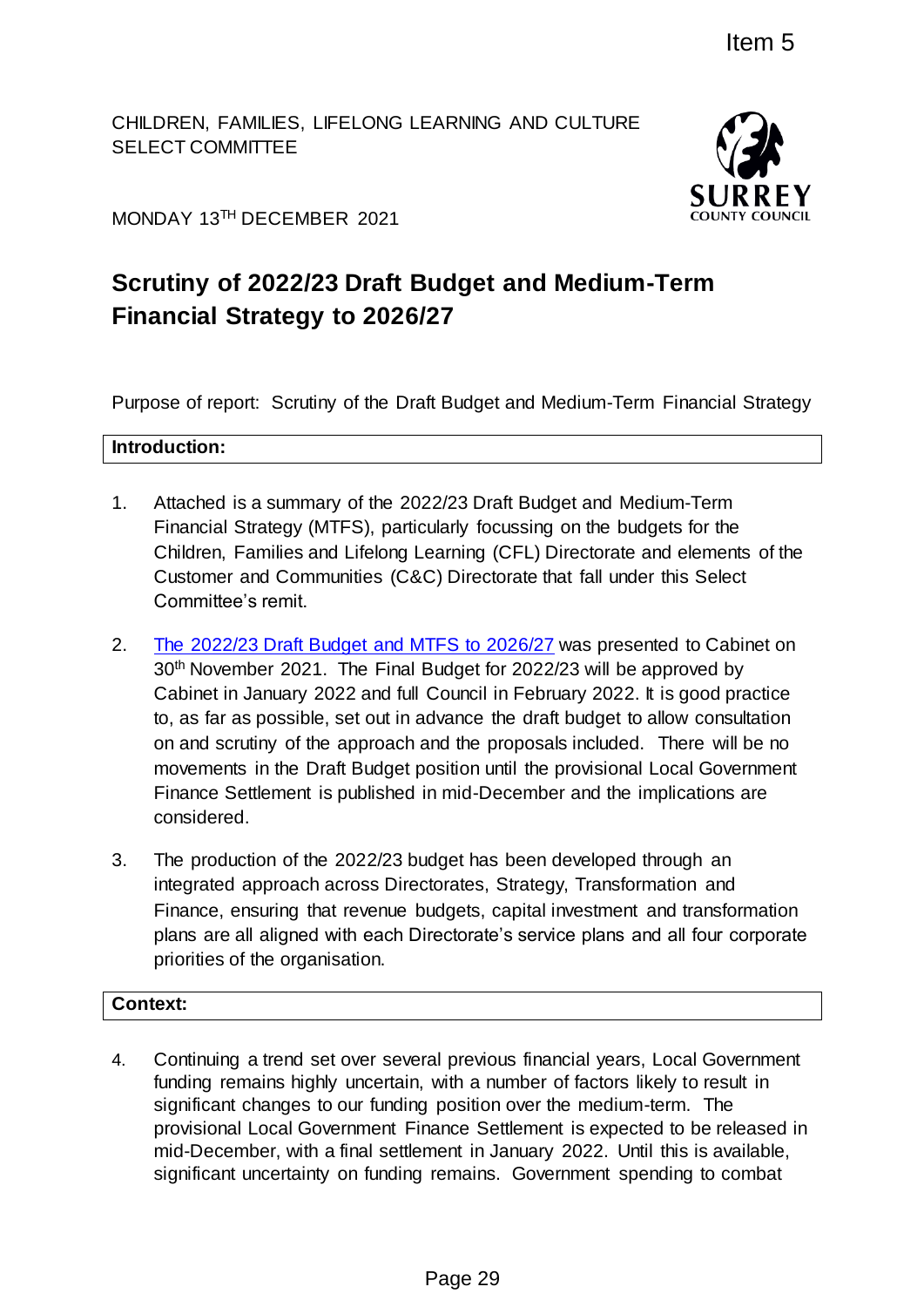Covid-19 and mitigate its impact on business and individuals has led to record levels of public sector borrowing and a damaging effect on the economy; this will influence the level of funding available for Local Authorities.

- 5. The overall outlook for 2022/23 is one of significant challenge, with budget envelopes remaining relatively static in the face of substantial increases in the cost of maintaining current service provision. Despite a small increase in projected funding, there remain challenges in managing growth in demand (particularly in Adult Social Care and Children's Services), inflationary pressures and the ongoing impact of Covid-19 within those envelopes.
- 6. Good progress has been made over the last few months however, at present, there remains a provisional gap for 2022/23 of £19.5m, driven by the need to maintain the delivery of priority services and meet the costs of the capital investment. The gap will require further actions to close. The Government announced in the recent Spending Review that Councils could levy in 2022/23 an Adult Social Care Precept of 1% in addition to a 1.99% Core Council Tax increase. There is also the option for the Council to use some or all of the balance of the 2.5% Adult Social Care Precept from last financial year but the extent to which this is necessary will depend on the allocation of funding from the Local Government Finance Settlement in December, and confirmation of District and Borough Council Tax Bases in January.
- 7. The gap over 2022/23 and the following four years is expected to continue grow. Tackling this gap will require a fundamentally different approach, and work has already begun on the budget for 2023/24 and beyond. The Council has adopted a 'Twin Track' approach with Track 1 focussing on the 2022/23 budget whilst Track 2 simultaneously begins to address the medium-term outlook, with cross-Directorate transformation opportunities that focus on delivering priority objectives within constrained funding.
- 8. The Draft Budget Assumes that £5m of Track 2 efficiencies (i.e. those that will predominately deliver benefits in the medium-term) will be accelerated into 2022/23. Proposals to accelerate efficiencies, including stretching the £5m target where possible to help close the gap, are being developed between now and the final budget. Select Committees will be consulted in 2022 before any changes arising from the proposals are implemented.

## **Engagement:**

9. Through September and October, we carried out research with residents to understand their priorities for how the Council should spend its money. We carried out an online and telephone survey with 1,087 residents who were statistically representative of Surrey's population aged 16 and over. These were complemented with online workshops with 73 residents to gather in-depth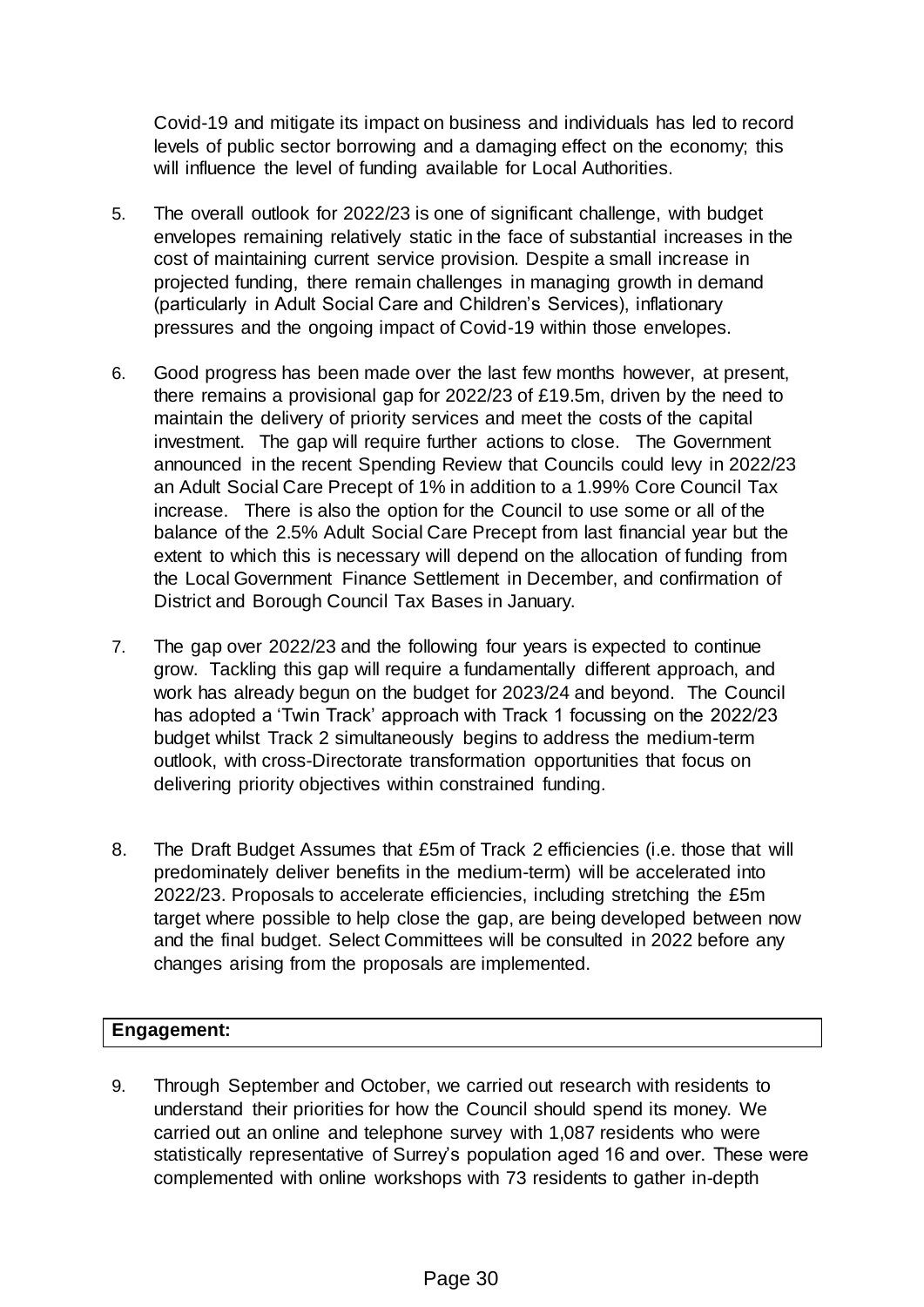opinion on topics, such as how the Council should spend its money and make efficiencies to balance the budget.

- 10. Residents indicated that they were willing to accept increases in Council Tax and the Adult Social Care Precept if it was for the purpose of protecting services that work with some of the most vulnerable people in Surrey. The engagement demonstrated that resident priorities align with those of the Council, with top priorities for residents including Social Care for people of all ages, Waste services and Fire and Rescue. There was also support for more investment in preventative services and for placing those residents most at risk of being left behind in Surrey at the heart of decision-making. Residents wanted a more active role in what happens in their localities.
- 11. In November to December 2021, engagement will continue with residents, businesses, District and Borough councils, other public service partners and voluntary, community and faith sector organisations to get their views on the draft budget, how resources are proposed to be spent and the impact on residents and communities. The results from this will be published in the final Budget paper for Cabinet in January and full Council in February.

## **Budget Scrutiny**

- 12. Annex 1 sets out the budget proposals for CFL and C&C including the latest calculated revenue budget requirement compared to the current budget envelopes based on the Council's estimated funding, the service budget strategy, information on revenue pressures and efficiencies and a summary of the Capital Programme. Each Select Committee should review in the context of their individual Directorates, exploring significant issues and offering constructive challenge to the relevant Cabinet Members and Executive Directors.
- 13. Members should consider how the 2022/23 Draft Budget supports the Council in being financially stable whilst achieving Directorate and Corporate priorities and the Council's Vision for 2030. The budget aims to balance a series of different priorities and risks with options on investment, efficiencies and increases in the rate of Council Tax. It is appropriate for the Committee to consider how successful the budget is in achieving this.

### **Conclusions:**

14. The provisional Local Government Finance Settlement in mid-December, to be finalised in January 2022, will clarify the funding position for the Council. Once funding is clear, Directorate pressures, efficiency requirements, the level of ASC Precept and the Capital Programme will be finalised.